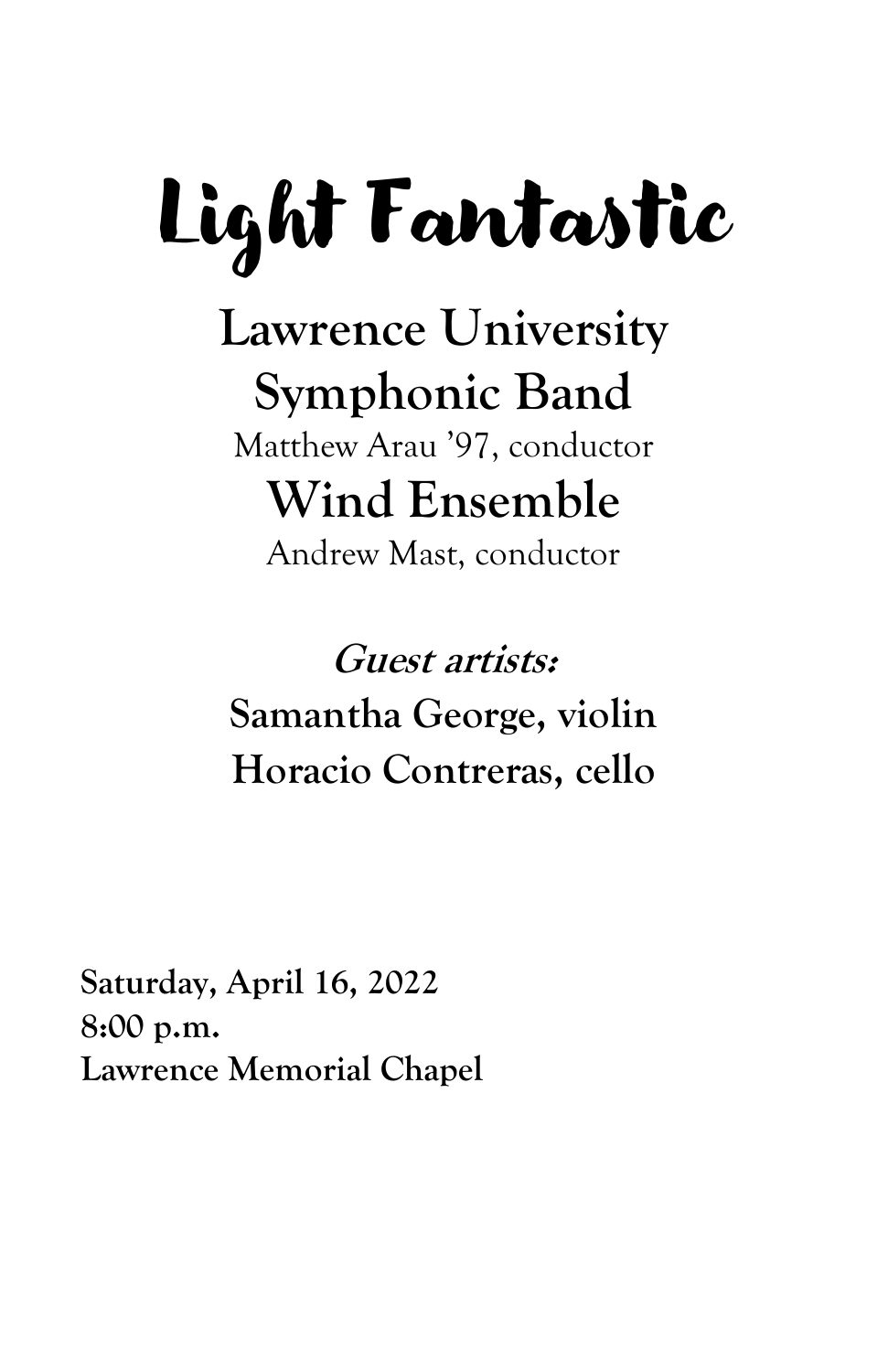# **Lawrence University Symphonic Band** Matthew Arau '97, conductor

*Jubilee Overture* (1983) Philip Sparke

*Into the Silent Land* (2018) Steve Danyew

(b. 1951)

(b. 1983)

Poem: *Remember* by Christina Rossetti (1830-1894) Read by Eleanor Dempster-Paek

*Renesans* (2019) Sydney Guillaume (b. 1982)

### • INTERMISSION •

**Lawrence University Wind Ensemble** Andrew Mast, conductor

*Double Concerto* (2020/2021) John Frantzen Part I (b. 1964) Part II

Samantha George, violin Horacio Contreras, cello

**The Light Fantastic (2001)** Andrew Rindfleisch Sarabanding Do the Hustle

Squaring Off (b. 1963)

*We collectively acknowledge that Lawrence University is situated on the ancestral homelands of the Menominee and Ho-Chunk people.*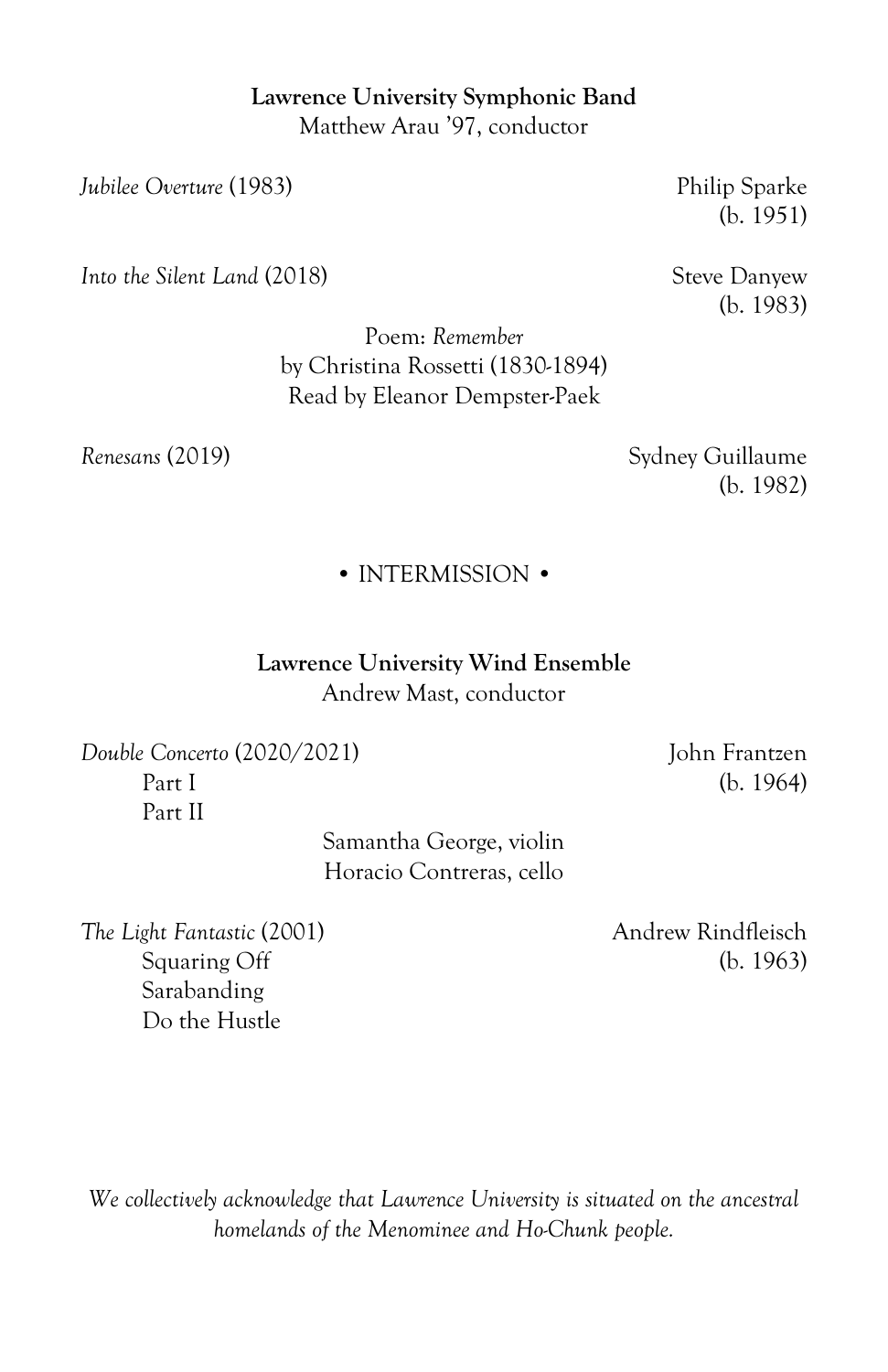# **Guest Bios**

Currently Associate Professor of Music at Lawrence University, **Samantha George** served as Associate Concertmaster of the Milwaukee Symphony Orchestra from 1999-2008 and as Acting Concertmaster of the Milwaukee Symphony Orchestra for the 2002-2003 season. While a member of the Milwaukee Symphony Orchestra, she performed as soloist alongside world-famous violinist Hilary Hahn (Bach *Concerto for Two Violins*). Her previous orchestral posts include Assistant Concertmaster of the Colorado Symphony, Core Concertmaster of the Hartford Symphony, and Guest Concertmaster appointments with the Charleston Symphony and the Oregon Symphony. She has performed at the Grand Teton Music Festival, Norfolk Chamber Music Festival, Heidelberg Castle Festival, and the Washington Island Music Festival, where she also served as the Artistic Director from 2018-2020. As a soloist, Dr. George has performed with the Milwaukee Symphony Orchestra, Milwaukee Chamber Orchestra, Raleigh Symphony, Idaho State Civic Symphony, Hartford Symphony, and the United States Coast Guard Band.

Dr. George received a high-school diploma from the Interlochen Arts Academy and Bachelor of Music, Master of Music, and Performer's Certificate degrees from the Eastman School of Music, where she was a graduate teaching assistant for Charles Castleman. She holds a doctorate in violin performance and music theory from the University of Connecticut.

Active as an advocate for greater understanding and appreciation of classical music, Dr. George is a host of Lawrence University "Live from the Conservatory" webcast intermission interviews and presents pre-concert talks wherever she performs. George received the 2012 "Excellence in Teaching: Young Teacher Award" from Lawrence University.

Venezuelan cellist **Horacio Contreras** has gained esteem through a multifaceted career as a concert cellist, chamber musician, pedagogue, and scholar. He has collaborated with prestigious institutions across the Americas and Europe as a concerto soloist, a recitalist, a chamber musician, and a master class clinician.

Highlights of his career include solo performances with the Simón Bolívar Symphony Orchestra and the Municipal Orchestra of Caracas in Venezuela, the EAFIT University Orchestra in Colombia, the Camerata de France in France, and the Lawrence Symphony Orchestra and the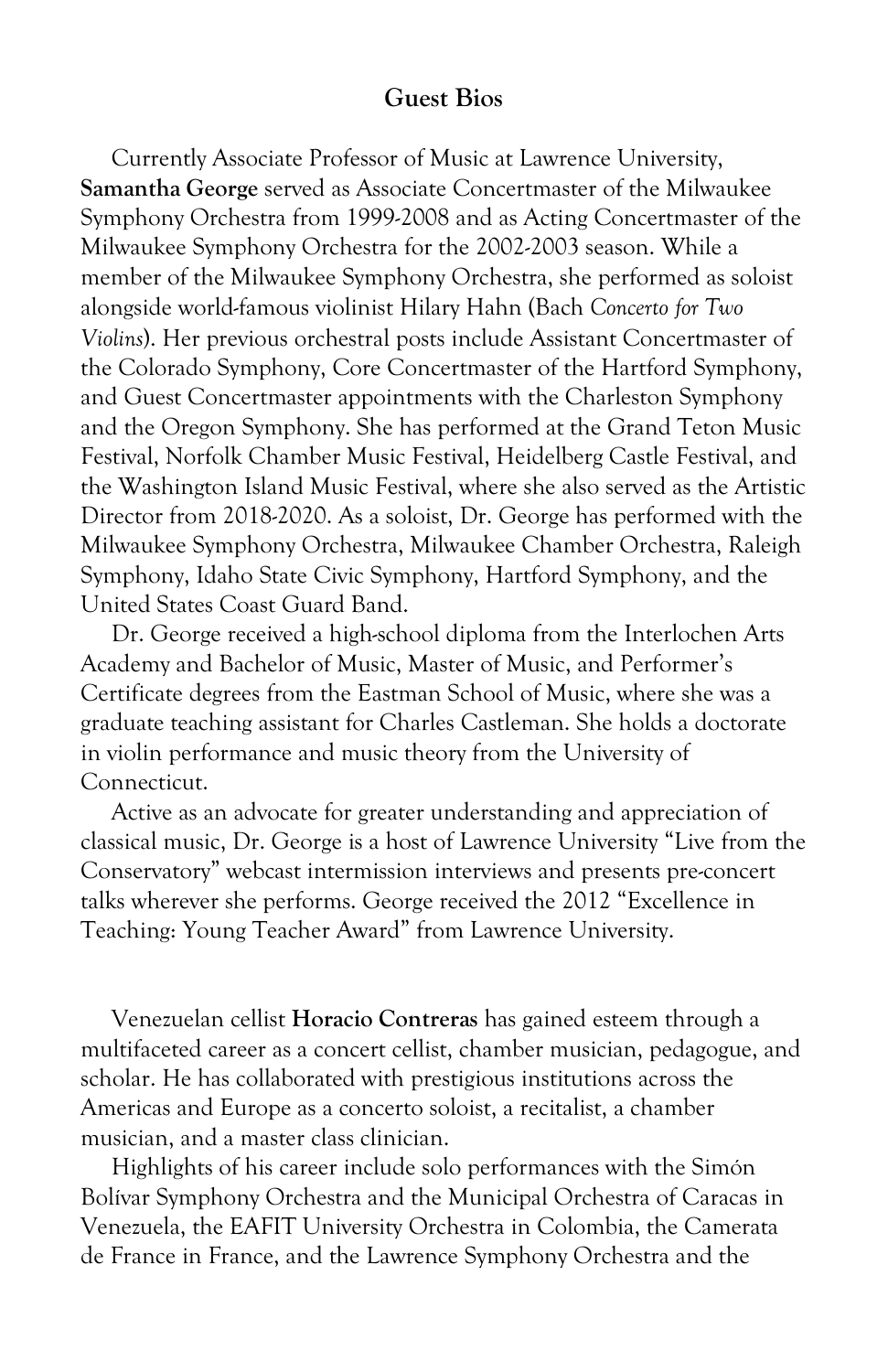Music Institute of Chicago's Chamber Orchestra in the US; chamber collaborations with members of the Chamber Music Society of Lincoln Center and members of the Detroit, Milwaukee and Pittsburgh Symphony Orchestras and the Deutsches Symphonie Orchester Berlin; and master classes at Bloomington, Juilliard, Michigan, Oberlin and the ASTA National Convention, as well as at many renowned programs from Latin America. Recent collaborations include the recordings of the works for cello and piano by Ricardo Lorenz, Shuying Li's World Map Concerti with the Four Corners Ensemble, and piano trios by Ponce, Villa-lobos and Turina with the Reverón Piano Trio.

Horacio serves on the faculty of Lawrence University and the Music Institute of Chicago. His students have made solo recordings, soloed nationally and internationally, attended festivals such as Aspen, Orford and Domaine Forget, and won awards at regional and national competitions. They have continued their education at prestigious institutions around the world. Some of his former students have pursued successful careers as orchestral musicians, chamber musicians, teachers, and freelancers. Others have devoted their energies to grow in other professional areas and enjoy a meaningful connection with music through the cello.

Horacio is the founder and artistic director of Strings of Latin America, an official partner to the Sphinx Organization with the purpose of social engagement through the promotion of diversity in the classical music world. He coauthored The Sphinx Catalog of Latin-American Cello Works, a comprehensive database with information about works for cello written by Latin American composers. His pedagogic book Exercises for the Cello in Various Combinations of Double-Stops has received recognition as a significant contribution to the instrument's literature. He is a member of the Four Corners Ensemble and the Reverón Piano Trio. He started his musical studies in Venezuela through El Sistema, and holds degrees from the Conservatoire National de Région de Perpignan, France, the Escola de Musica de Barcelona, Spain, and the University of Michigan. He is represented by Meluk Kultur Management and Halac Artists together with his colleagues of the Reverón Piano Trio.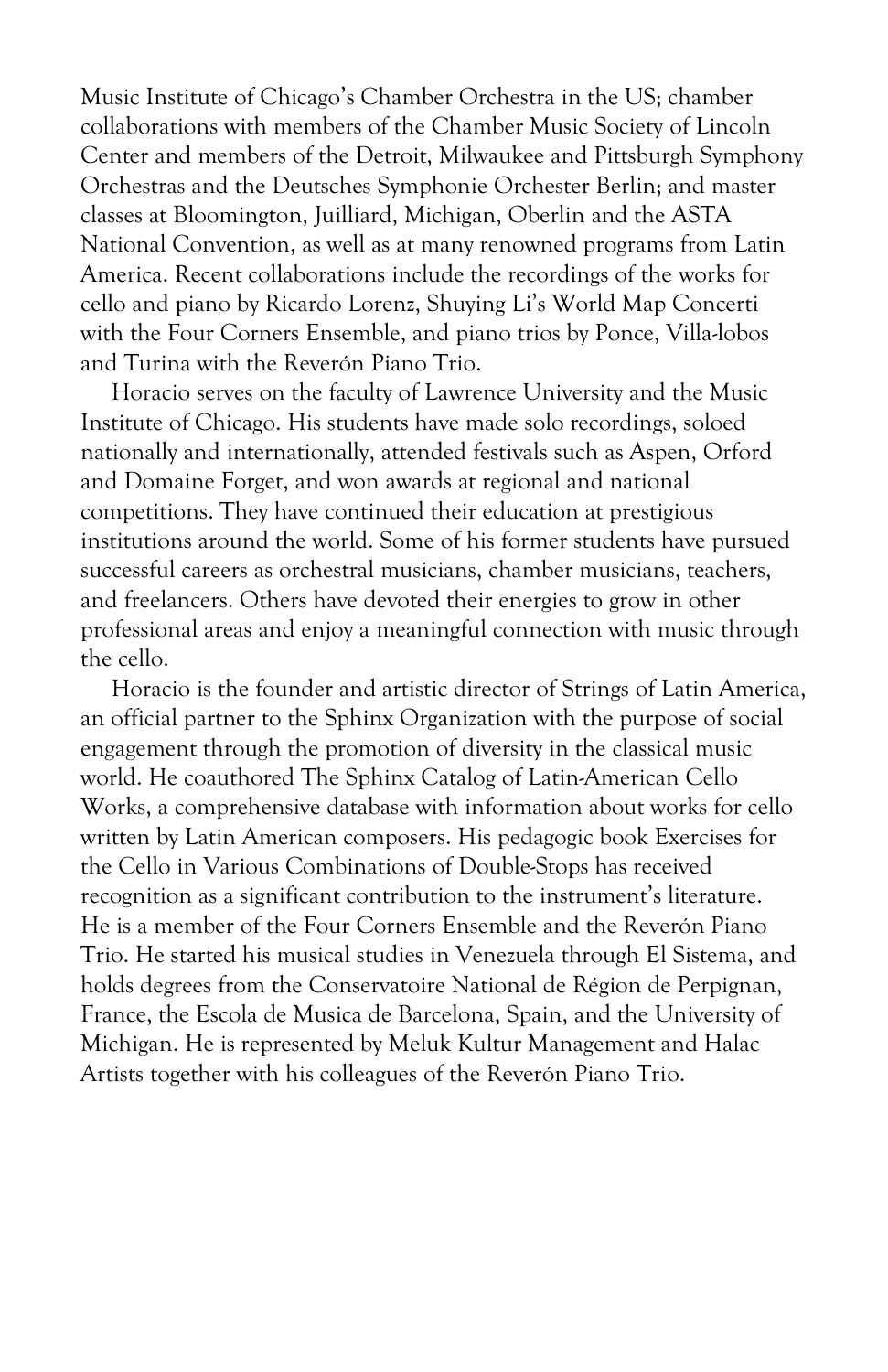# **Lawrence University Symphonic Band**

Personnel listed alphabetically to reflect every musician's importance

#### **Flute**

Kai Coley (picc) Laura Cortes Josie Dale Claire Ferderer Jasmine Maller Rachel Michtom Aayush Raheja Aukje Van Eck\*

#### **Oboe**

Annabel Beckers\* (Eng horn) Iris Boehm Michael Van Dervoort

#### **Bassoon**

Nayla Brunnbauer Tara Maycroft Sarenna Sueoka\* Ayla Walther

#### **Clarinet**

Evy Best\* Naomi Curran Laura Friestad (Eb) Nick Hull Aayush Raheja (bass) Paola Saldana Galvan Jordan Simons Emma Spaniol (bass) Grace Weber

#### **Saxophone**

Donovan Elliott (alto) Devin Hessler (tenor) Jasper Kashou (alto) Luke Kovscek (bari) Garrett Myers (alto) Ben Schaffzin (tenor) Luis Trejo\* (soprano/alto)

#### **Trumpet**

Nathan Ferguson Henry Hale Emily Kampstra\* Emma Nord Alex Poplawski Sudha Schultz

#### **Horn**

Lauren Coon\* Greta Engelstad Jackie McShan Patrick Sweeney Greta Thoresen

#### **Trombone**

Jake Baron Matthew DeChant William Gear (bass) Jackson Guha Sam Johnson Leah Kukman Cole Hittle Stephanie Veenendaal\*

#### **Euphonium**

Em Gajewski Jackson Guha Stephanie Veenendaal

#### **Tuba**

Hannah Anderson\* John Painter Lawrence Schreiner Henry Wilcox

**String Bass** Ryan Erdmann

#### **Percussion**

Jake Bartelme Spencer Bunch-Hotaling Jacob Dikelsky Graham Goland\* Jacob Hanekamp Mindara Krueger-Olson

#### **Poem Reader**

Eleanor Dempster-Paek

#### **Assistant Director**

Jacob Dikelsky

\*Denotes section leader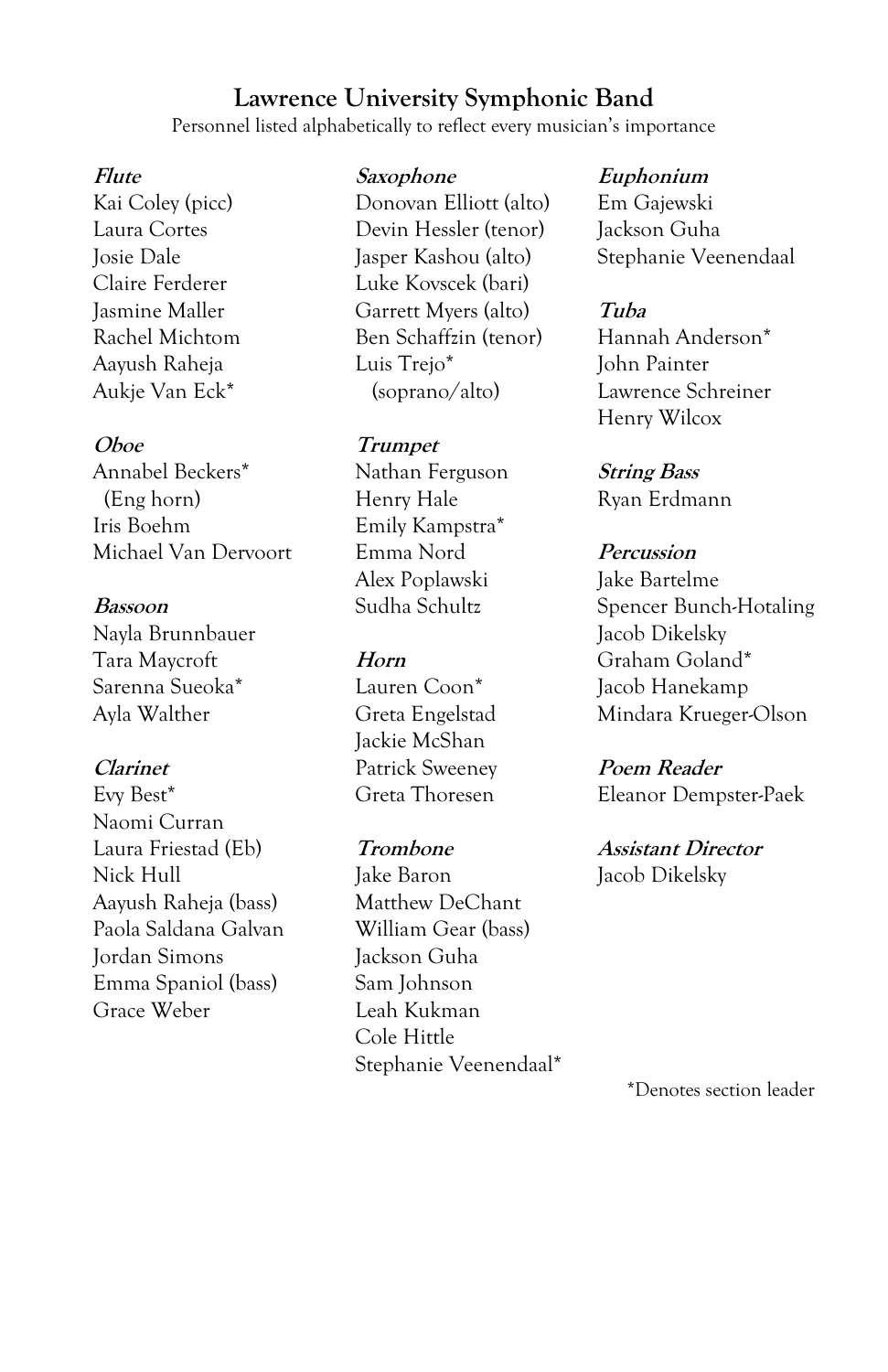# **Lawrence University Wind Ensemble**

Personnel listed alphabetically to reflect every musician's importance

#### **Flute**

Juan Hernandez\* Darren Lam Carmen Magestro Sarah Pedlar Helen Threlkeld

#### **Oboe**

Sherilyn Patterson Carter Smith Michael Van Dervoort Emily Zuniga\*

#### **Clarinet**

Evy Best Sho Bunch Georgia Chau\* Laura Friestad Patience Garcia Tucker Hall Nita Isom Tessa Larson Celeste Reyes Jazzlyn Timper Miguel Velasco

**Bassoon** Iris Hakes Jessica Kleebauer\* Nate Scott

**Saxophone** Lucy Croasdale Ben Hiles\* Evan Ney Gabe Reyes Melanie Shefchik Zachary Simonds

#### **Trumpet**

Theresa Gruber-Miller Gaston Kaisin\* Brianna McCarthy Ray Wetzel Meehan

#### **Horn**

Cole Galbraith Connor Parr Alan Schlessinger\* Jonah Sharp

**Trombone** Nathan Graff Jacob Dikelsky Mikayla Frank-Martin Ryan Saladin Omar Tlatelpa Nieto\*

**Euphonium** Drece Cabrera\*

**Tuba** Chance Arnold Henry Parks\*

**Piano** Julian Hofstetter

#### **Percussion**

Dylan Borash Blue Mobley Tyler Nanstad\* David Pickar

\*Denotes section leader

#### **SETUP CREW**

Paola Saldana Galvan Darren Lam Laura Friestad

#### **LIBRARIANS**

Melanie Shefchik Tyler Nanstad